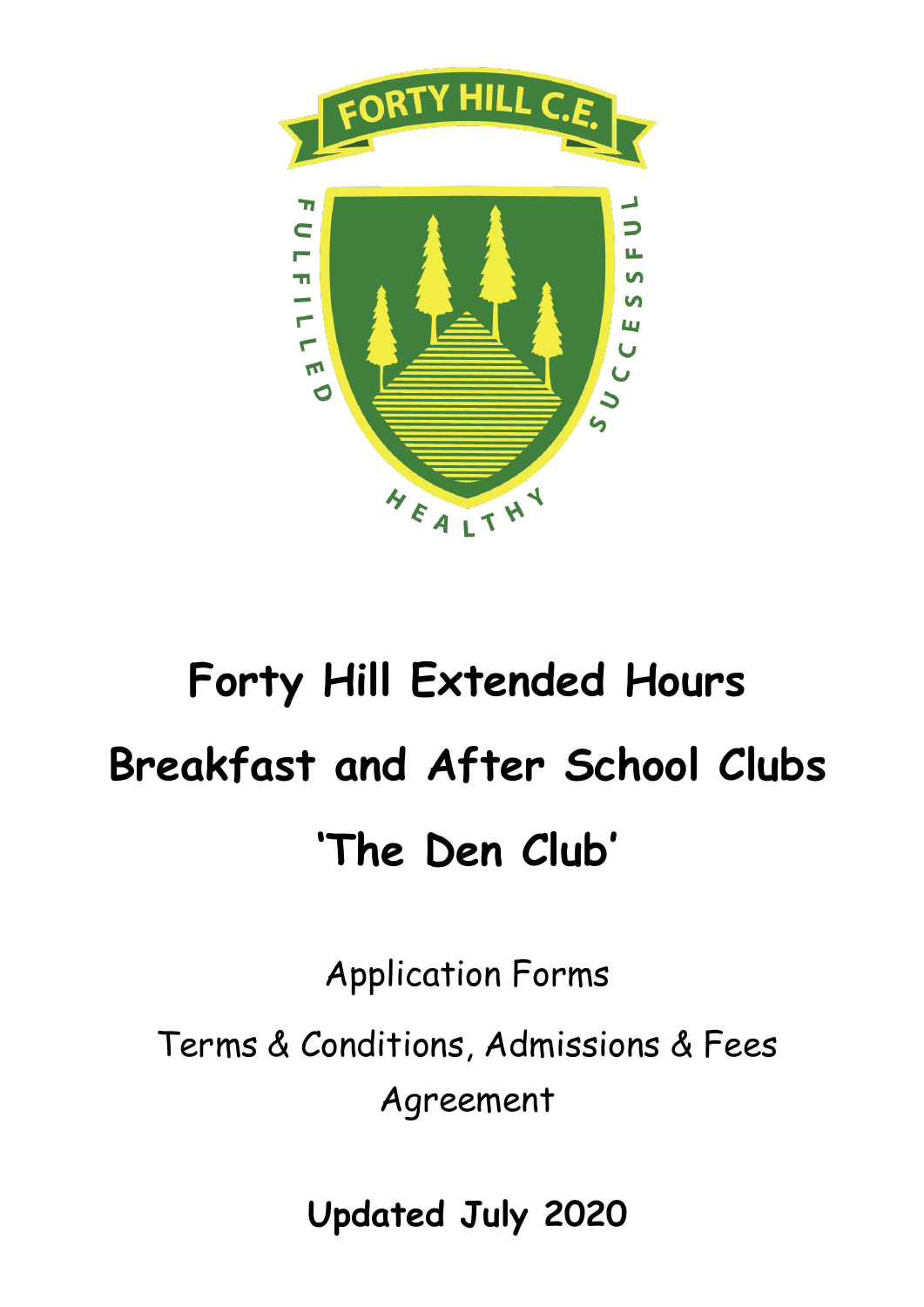# **Forty Hill CE Breakfast and After School Club Terms and Conditions, Admissions and Fees Agreement**

*Forty Hill CE Breakfast and After School club (The Den) is committed to providing a fair and open admission system that offers a competitive price and good value services.*

#### **Admissions**

When a parent/carer contacts the club enquiring about a place for their child, they will be given all the relevant information including an Application Form, the Terms and Conditions, Admissions and Fees Agreement and informed whether there is currently a place available for their child. To ensure that admissions to the club are offered on a fair basis, the following procedure will be as follows:

- Children using the club every day both before and after school are given priority.
- Siblings
- Next on waiting list

Two full weeks' notice is required in writing or by e-mail if you wish to withdraw your child/children from the Den Club or make any changes to their regular days.

## **Fees**

 Payment of fees should be paid before the attendance of each respective week, minimum one week in advance. Parents are encouraged to pay monthly or half termly in advance. All payments are non-refundable and child absences and holidays taken within term time will not be refunded. Any amendments to your child's booking must be made in writing or by email. Please provide at least 2 weeks' notice. Money will not be refunded for any changes made after this time.

The fees are as follows:

## **Breakfast club (Breakfast club finish serving food at 8:15am)**

7:30am - 8:45am £4.00

## **After school**

- 3:15pm 4:15pm £3.00
- 4:15pm 5:30pm £5.50

All payments must be made online via ParentPay. Only in exceptional circumstances will cash or cheque payments be accepted.

As per the School's Debt Policy (available on the School's website), should a debt arise and is not cleared upon request, the school reserves the right to refuse access to the Den Club.

Ad Hoc sessions may be available; please speak to Ms Dedman. These sessions would incur an extra fee on top of the above fees.